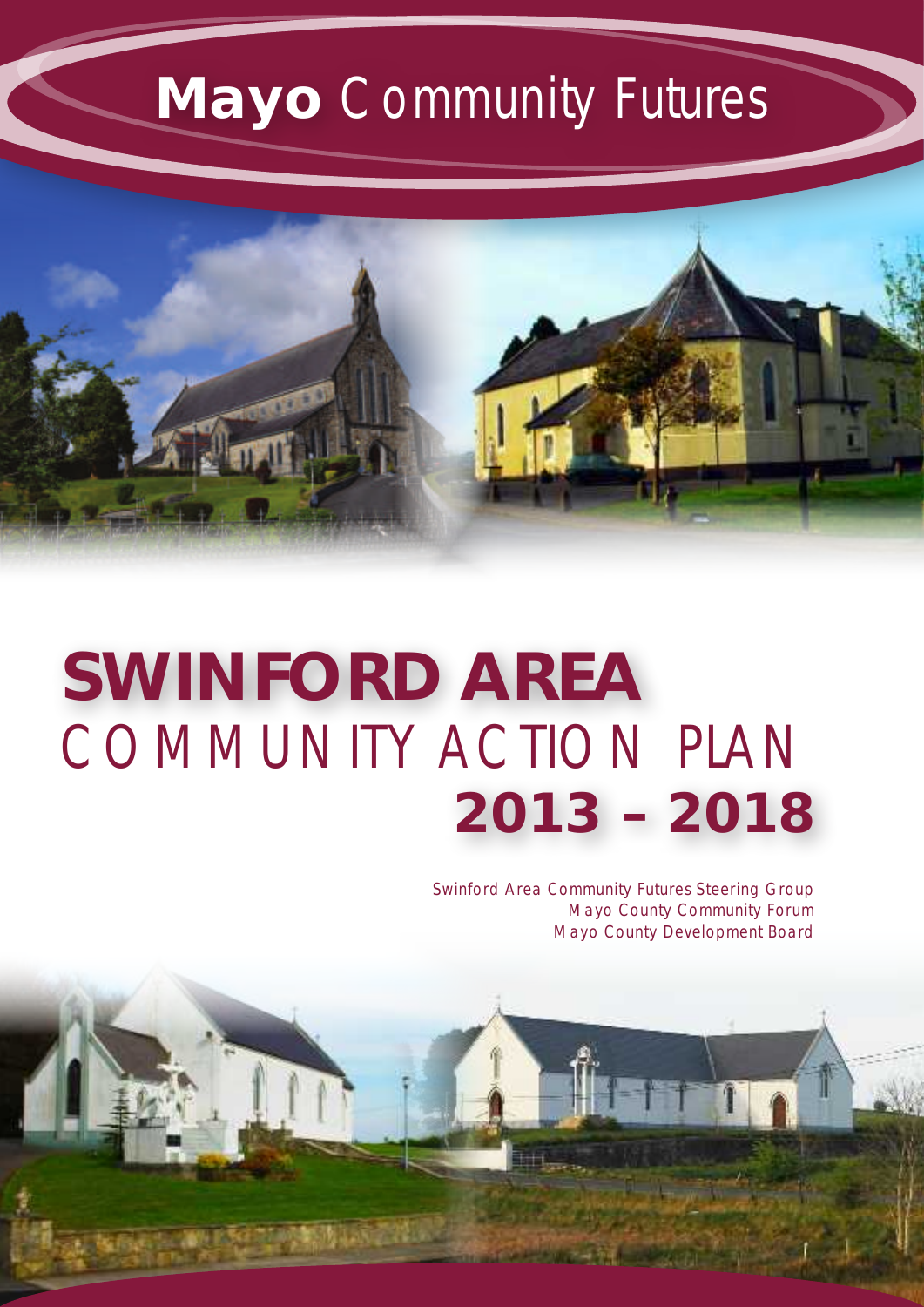# **Introduction**

### SWINFORD AREA COMMUNITY ACTION PLAN

This Community Action Plan summarises our community's view on:

- what the Swinford area is like now
- the vision for the future of the area
- the issues that matter most
- priorities for projects and action



This plan will be our guide for what we - as a community - try to make happen over the next 5 years.

### SWINFORD AREA COMMMUNITY FUTURES STEERING GROUP

The preparation of the Action Plan has been guided by a local steering group which brought together some of the main organisations in the community.

The Swinford area Community Futures Steering Group was made up of representatives from: Killasser Community Centre, Meelick Community Centre, Swinford Agricultural Show, Midfield Development Association, Swinford Siamsa Stráide, Swinford Tidy Towns, Swinford Willows, Swinford No Name Club, Variety Group, GAA, St. Patrick's Day Parade and Close to the Heart Project.

The Steering Group was supported in its work by Loraine Sotoparra, the Community Support Volunteer from the Mayo Community Futures Programme.

### LOCAL PEOPLE HAVE THEIR SAY

This Action Plan is the result of extensive community engagement carried out in 2011 and 2012. Under the guidance of and support from the Mayo Community Futures Programme:

- we held meetings and interviews with different groups and individuals representing all aspects of the community
- carried out a household community views survey
- prepared a community profile detailing facts and figures about our community
- organised a Community Futures Open Day Event

*OVER 20 INTERVIEWS WERE HELD 1,006 COMMUNITY VIEWS SURVEY FORMS WERE RETURNED FROM OUR 1,600 HOUSEHOLDS OVER 300 PEOPLE ATTENDED THE COMMUNITY OPEN DAY*

*THANKS TO EVERYONE WHO TOOK PART THE RESPONSES HELPED TO INFORM THE PRIORITIES IDENTIFIED IN THIS PLAN*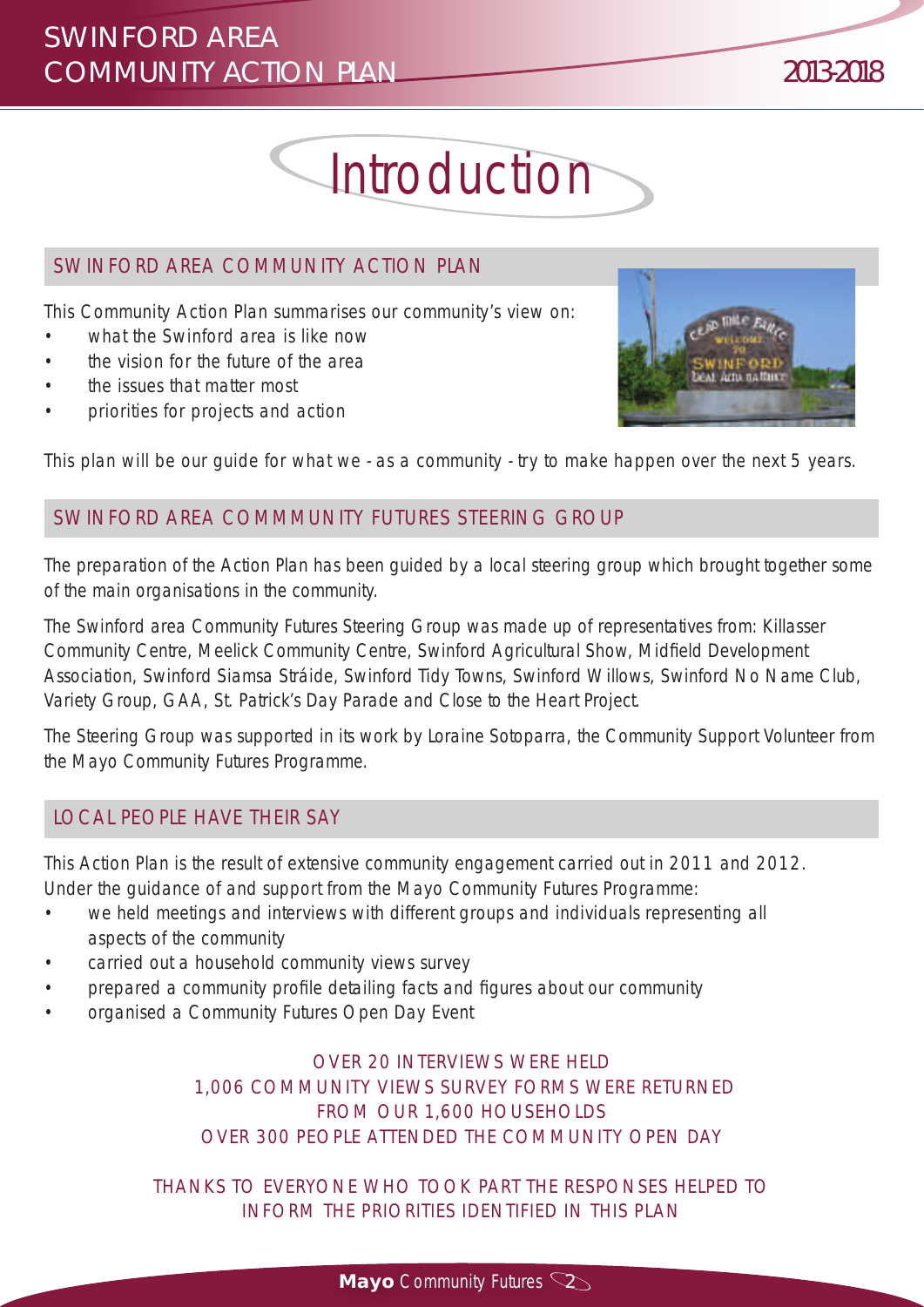# Our Community Now

We have summarised below the main facts and figures from the Community Profile and some of the views from the Community Views Survey.

#### SWINFORD AREA COMMUNITY PROFILE 2012 **SUMMARY** SUMMARY

#### **LOCATION**

Swinford, in the northwest of Mayo on the junction of the N5 and N26, is situated on a tributary of the famous River Moy. It is only 5 miles from Ireland West Airport Knock and a 20 min drive from Mayo's capital town, Castlebar. Swinford is renowned for its fishing waters; in particular the Callow lakes which yield excellent brown trout.

#### POPULATION

The population of Swinford and the surrounding hinterlands has been calculated using the 2010 Census, the Register of Electors and local knowledge. It is estimated that the population of Swinford Town is 1,600 and the rural population lies in the region of 3,939 people.

#### **HOUSING**

There are approximately 2,085 houses of which 1,600 are occupied, approximately 528 houses are vacant and about 53 derelict buildings in Swinford and the hinterlands.

#### EMPLOYMENT AND THE LOCAL ECONOMY

Baxter, Tesco and the HSE are the largest employers in Swinford. There are a variety of retail, service, tourism & hospitability, transport & motor, trades & manufacturing, financial and agricultural providers throughout the area. Agriculture is a large employer, there are approx. 474 farmers. Tourism also adds greatly to the employment in the area as does Hennigan's Heritage Centre Killasser, the annual Siamsa Stráide festival, the 'Humbert Challenge' half-iron man triathlon and the Agriculture Show.

#### CHILDCARE AND DUCATION

A number of child care providers in the area include; child minding, after school services and Montessori through the medium of both English and Irish. There are 7 national schools in Swinford and the surrounding areas of Killasser,

Meelick, Midfield, Carramore, Culmore, Kinaffe with 528 pupils. There is one secondary school; Scoil Muire and Padraig (mixed) that has 370 pupils. Mayo VEC and the East Mayo Adult Learning Centre cater for adult learners.

#### HEALTH AND CARE SERVICES

There are 4 local general practitioners in Swinford. The Public Health Nurse operates from Swinford Health Centre where numerous services and clinics are available. Swinford District Hospital is a 40 bed Hospital and provides step down facilities for patients who require convalescence or a long stay bed in a Community Nursing Unit. A new Primary Care Centre is proposed for the near future. Áras Attracta is a residential respite and day service for adults with an intellectual disability.

#### COMMUNITY ORGANISATIONS

There are many clubs and organisations in the area – too numerous to mention, including;

- Active Retirement Group No Name Club
- Bridge Club Camera Club
- Variety Club Dancing Classes
- Gardening Club Scouts (Beavers, Cubs)
- ICA Taoist Tai Chi Society
- Friends of the Willows "25" Card Drives
- St. Vincent de Paul Society Tidy Towns
- Church Groups Social Services
- Close to the Heart Project Mayo Autism Action
- Development Association Parish Council
- Mayo/Roscommon Hospice
- St Patrick's Day Parade
- Chamber of Commerce
- Michael Davitt Swinford Colmhalthas Branch

Swinford has a long history of drama and has a very active Swinford Variety group. A wide range of organisations throughout the area are listed in the Newsletter "What's on in Swinford"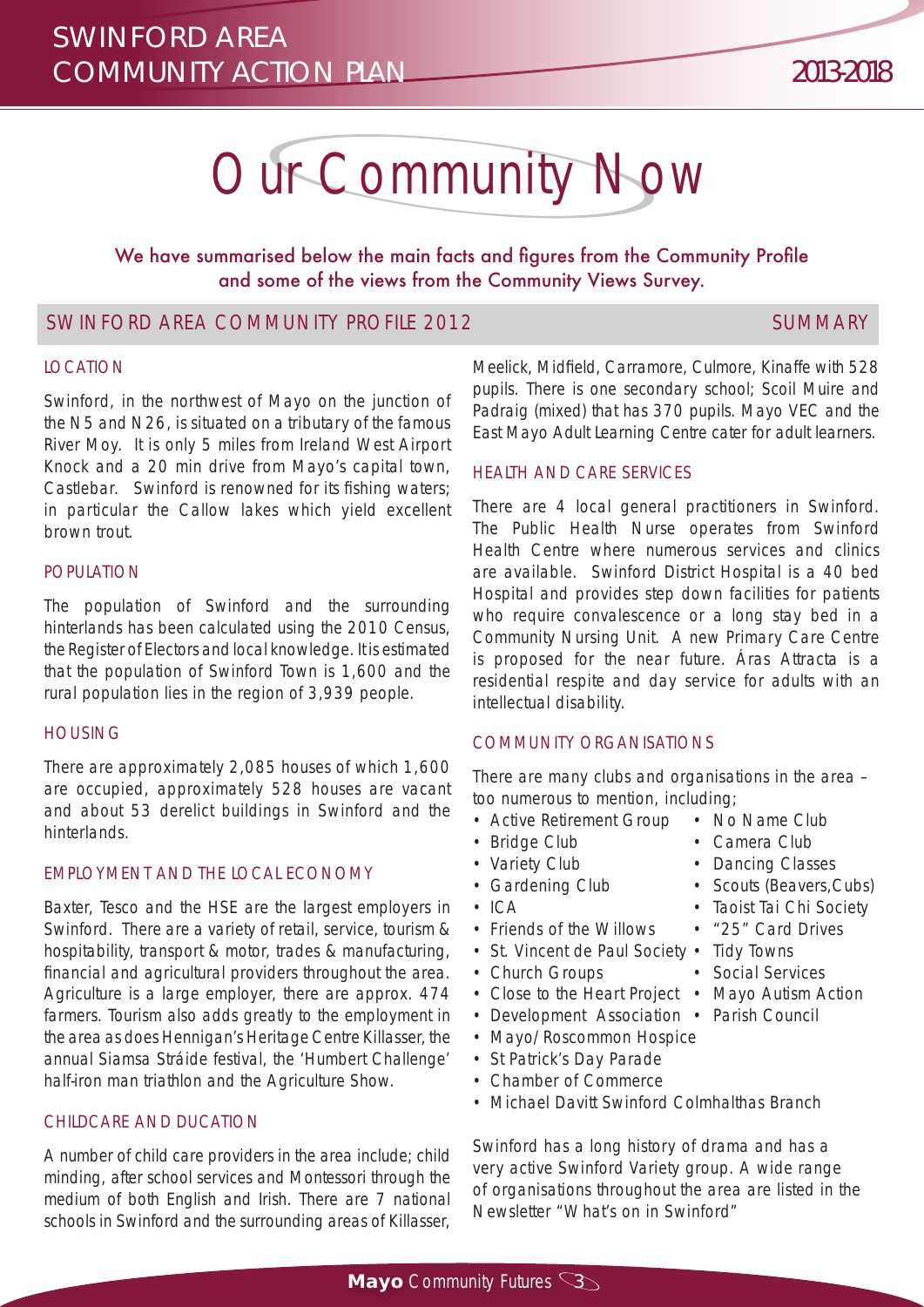#### RECREATION AND LEISURE

- Swinford Amenity Park with all weather surface and Clubhouse Swinford Community Centre
- Killasser Community Centre Killasser Gym
- 
- 
- Swinford Tennis Courts under refurbishment Tennis Court, Killasser
- 
- 
- Meelick Community Centre  **Access 2008** Brabazon Park/Golf Course
- Woodlands walk **•** Woodlands walk
	-

There are a number of sporting organisations in the area that promote a variety of sports including; boxing, GAA, handball, golf, karate, athletics, cycling, swimming, soccer, ladies GAA, tennis, angling, walking and gym in Killasser.

#### ROADS AND TRANSPORT

Swinford is situated on the junction of the N26 and the N5. The N5 is the Dublin–Castlebar-Westport route connecting to Ballina via the N26 through Swinford. The closest railway station is in Foxford and Ireland West Airport Knock is 5 miles away. Bus Éireann provides a public bus service and a variety of private hire companies and transport providers offer coach hire, mini bus hire and taxi services. A Rural Transport Scheme is also in operation.

#### ENVIRONMENT, HERITAGE & CULTURE

Swinford is recognised for the abundance of fishing waters convenient to the town, particularly its proximity to the River Moy for great salmon angling, the Callow Lakes for excellent brown trout and it is also within easy driving distance of the great fishing lakes Conn and Cullin.

Swinford is known in Gaelic as 'Béal Átha na Muice', meaning 'Mouth of the ford of the pigs'. The town owes its origin to the Brabazon family, who were given land in the parish of Kilconduff during the Cromwellian settlement. Swinford Union was established in 1840. A six-acre site was obtained from Sir William Brabazon for the erection of a workhouse that was completed in 1842. It had accommodation for 420 adults and 280 children. The front portion of the workhouse is now a hospital.In 1847 fever sheds and temporary wards were erected. In 1926 the remaining inmates were transferred to The County Home, Castlebar. In the mid 30's all the workhouse and infirmary buildings were demolished. All that remains today is the fever hospital that once was.

One of the best preserved mass Famine Graves can be seen at the back of Swinford Hospital.

The parish of Killasser is situated about one mile north of Swinford. Killasser is derived from Cill Lasrach – the Church of Lasair an eight-century Irish saint. The parish is rich in archaeological field monuments with court cairns, a crannóg, nearly 200 ring forts and several Fulachta Fiadh (Bronze age cooking sites). Hennigan's Heritage Center is situated in unspoilt countryside and overlooks Creagaballa Lake. It is located 6.5km from Swinford.

Meelick Round Tower is a fine well preserved tower situated on a hill 3 miles SW of Swinford. The tower was built between 923 and 1013 A.D. The tower served as a refuge for monks from St. Broccaidh's monastery. There is an early gravestone, with crudely interlaced cross and border bearing an Irish inscription dating from the 10th or 11th century, situated at the foot of the tower.

"A Story Told to us Last Night" is a book from Midfield celebrating Irish folklore. The book brings together traditional stories from the 1937/38 National Folklore Collection, Schools in Ireland, with stories from the present, written by children in school in Midfield. It features stories in original children's handwriting with photos from the past and present in Ireland. The book raises funds for the local school in Midfield.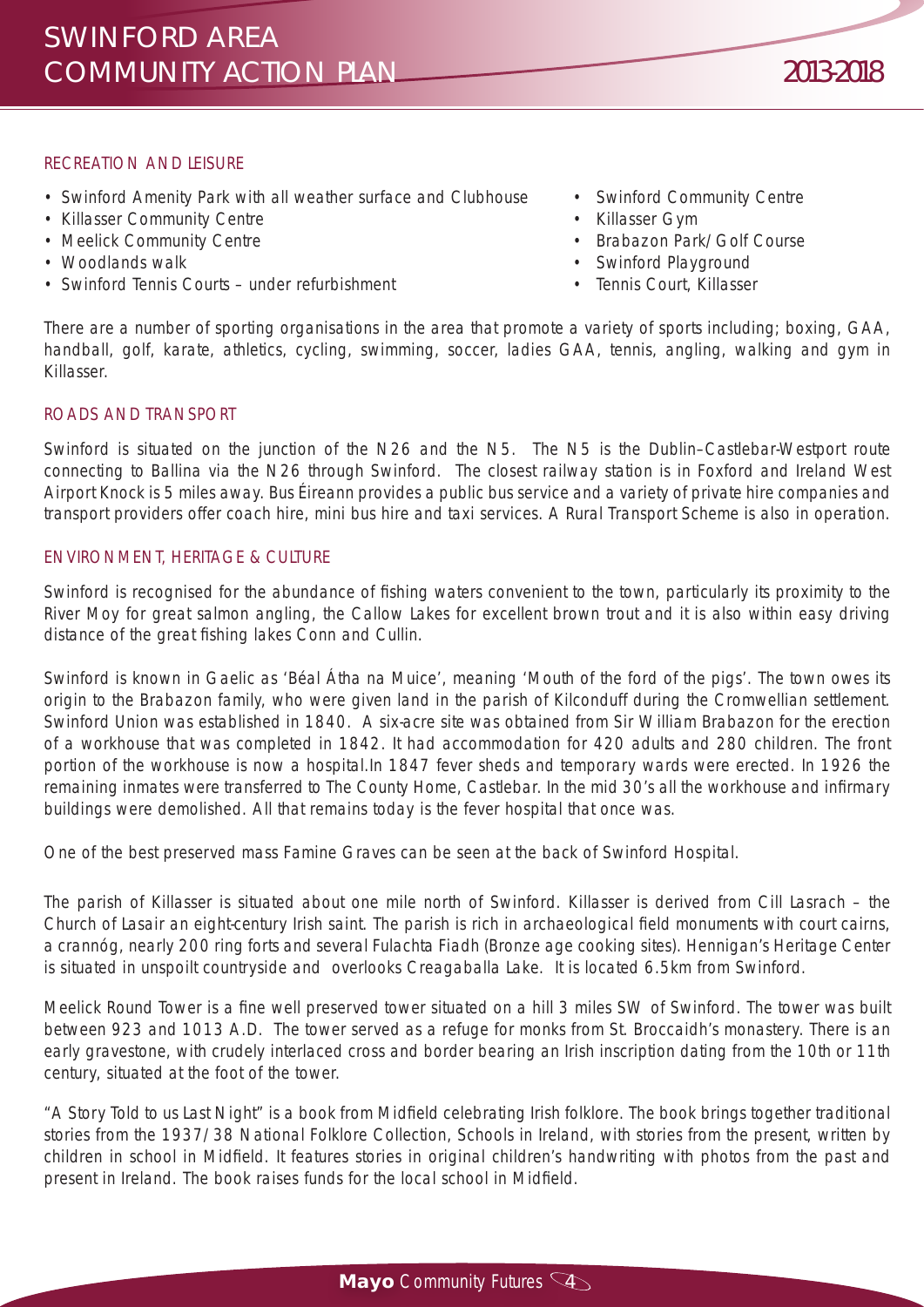# COMMUNITY VIEWS SURVEY LIKES AND DISLIKES

## WHAT DO YOU LIKE ABOUT THE SWINFORD AREA?

| <b>TOP LIKES</b>                                                                                                                                           | $%$ of<br><b>Responses</b> | <b>COMMENTS</b>                                                                                                                                                                                                                                                                                                                                                                                                                                        |
|------------------------------------------------------------------------------------------------------------------------------------------------------------|----------------------------|--------------------------------------------------------------------------------------------------------------------------------------------------------------------------------------------------------------------------------------------------------------------------------------------------------------------------------------------------------------------------------------------------------------------------------------------------------|
| <b>Community Spirit: friendly, helpful</b><br>and welcoming people, good community<br>spirit and community network, friendly<br>shopkeepers and businesses | 41%                        | "Swinford people are very welcoming and always helpful"<br>"We have a close-knit community with a great network of<br>people"<br>"I love shopping in my local town, shopkeepers will always<br>take time to smile and have a chat"                                                                                                                                                                                                                     |
| <b>Community Services &amp; Facilities:</b><br>Supermarkets & shops, schools, medical<br>services, churches & priests, local clubs &<br>organisations      | 40%                        | "I don't have to travel to Castlebar anymore to do my large<br>shop since the arrival of our fantastic new supermarket"<br>"The secondary school is a credit to Swinford"<br>"We have a great hospital, good selection of GP's and of<br>course Áras Attracta"<br>"Lovely priests doing a great job in the parish"<br>"Great selection of clubs and organisations offering something<br>for everyone"                                                  |
| <b>Outdoor Amenities &amp; Activities:</b><br>Playgrounds & parks, sports facilities &<br>pitches, golf links, festivals & parades                         | 30%                        | "The children's playground is a great addition to the town"<br>"Good selection of outdoor sports and excellent football<br>facilities"<br>"The local golf links are a fantastic amenity and so convenient"<br>"We just love Siamsa Stráide every summer and all the visitors<br>it brings to the town, there is a great buzz"                                                                                                                          |
| <b>Nature of the Place:</b><br>Well located, country town atmosphere,<br>town is good size & layout, good place to<br>raise a family,                      | 28%                        | "We are very well located in the county, close to Knock<br>airport, Castlebar and just off the main Dublin road offering<br>good access to transport"<br>"Swinford has a lovely country town atmosphere, not too big<br>and not too small"<br>"The town is well designed with a good layout and access to<br>street parking"<br>"A good place to raise a family with ample selection of<br>amenities, housing, schools and it's still relatively safe" |
| <b>Natural Environment:</b><br>Walks and woodland areas, fishing rivers &<br>lakes, scenery                                                                | 15%                        | "Good selection of walks in the area, the loop walk at Callow<br>Lake is just beautiful"<br>"We are right on the River Moy with excellent fishing"<br>"Beautiful scenery throughout the area, but in particular Killasser"<br>"The Swinford area is steeped in heritage and history and<br>offers many fine buildings, monuments and towers"                                                                                                           |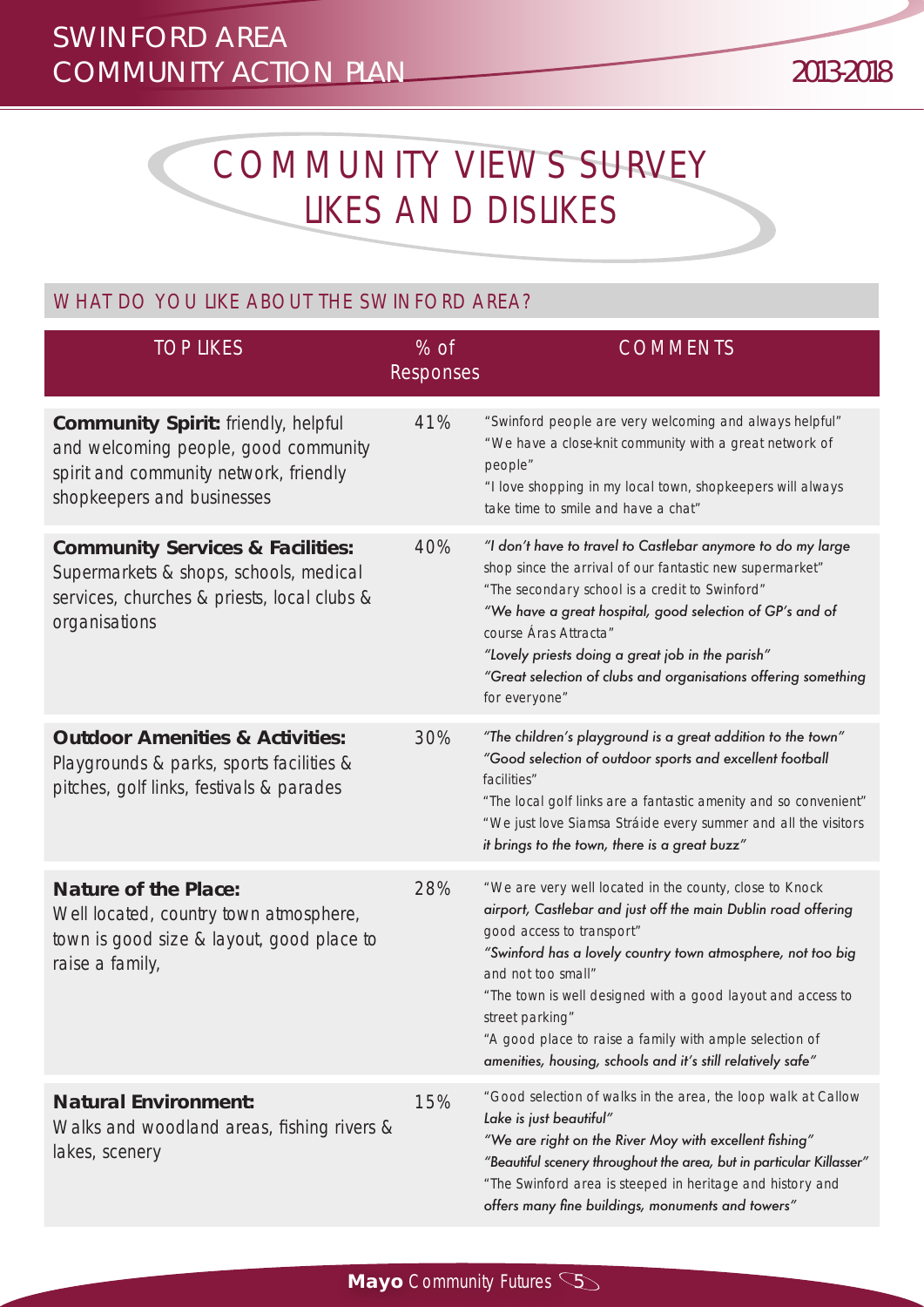# COMMUNITY VIEWS SURVEY LIKES AND DISLIKES

## WHAT DO YOU NOT LIKE ABOUT THE SWINFORD AREA?

| <b>TOP DISLIKES</b>                                                                                                                                                                                                                                                                          | $%$ of<br>Responses | <b>COMMENTS</b>                                                                                                                                                                                                                                                                                                                                                                                                                       |
|----------------------------------------------------------------------------------------------------------------------------------------------------------------------------------------------------------------------------------------------------------------------------------------------|---------------------|---------------------------------------------------------------------------------------------------------------------------------------------------------------------------------------------------------------------------------------------------------------------------------------------------------------------------------------------------------------------------------------------------------------------------------------|
| Image of the Town: Derelict, dilapidated<br>buildings & empty shop fronts, dirty littered<br>streets & footpaths, dogs fouling walkways &<br>footpaths, eyesores and neglected areas                                                                                                         | 48%                 | "A lot of buildings in the town could do with a face-lift,<br>the number of unoccupied premises looks terrible and<br>gives a bad image of the town"<br>"The town needs a good clean up"<br>"Our streets are filthy with dog foul, litter, cigarette butts<br>and take-way papers especially at weekends"                                                                                                                             |
| Parking, Roads & Traffic:<br>Parking in the town, footpaths & street<br>lighting, secondary roads in poor condition,<br>bus stop, pedestrian crossings & traffic lights,<br>traffic congestion on the main street                                                                            | 36%                 | "Illegal and irresponsible parking needs to be stopped,<br>people park on double yellow lines and footpaths without<br>any concern for others"<br>"Rural roads are full of potholes and not maintained as<br>they should be"<br>"The bus stop on Swinford main street is in the wrong<br>location, it causes traffic build up because there is no-where<br>for the bus to pull in"<br>"Not enough street lighting around the town"    |
| <b>Community Facilities, Services &amp;</b><br><b>Activities:</b> Lack of activities & facilities for<br>teenagers/children, lack of entertainment for<br>adults/elderly, no swimming or gym facilities<br>in town, community centre, lack of transport to<br>rural areas, no public toilets | 32%                 | "Very little for young people to do if they don't like sports,<br>youths are walking the streets and hanging in doorways at<br>weekends"<br>"There is no indoor soft play area for young children like<br>what is available in Castlebar and Kiltimagh"<br>"Our community centre needs upgrading so all community<br>groups can use it"<br>"There is no way of getting into Swinford town on a daily<br>basis from the country areas" |
| <b>Economy:</b> Lack of retail choice, lack of<br>entertainment facilities, lack of employment,<br>more choice restaurants/cafes, lack of<br>promotion for industry & tourism, large<br>supermarkets impact on town, no mart                                                                 | 25%                 | "Swinford badly needs a shoe shop"<br>"No jobs in the area and emigration is increasing"<br>"There is no promotion of our area to attract more<br>tourists or new industry"<br>"We have a lot to offer-if we just pulled it all together"<br>"Swinford needs another industry to provide local jobs"                                                                                                                                  |
| <b>Security:</b> More Garda presence, stop<br>vandalism & anti-social behaviour,<br>CCTV camera in parks/recycling area,<br>neighbourhood watch                                                                                                                                              | 15%                 | "The area is reasonably safe but night time is a<br>nightmare"<br>"Gardaí don't connect with the town - we don't even<br>know who our local Garda is"<br>"Woods are not safe for children because of the broken<br>glass bottles and cans left after weekends"                                                                                                                                                                        |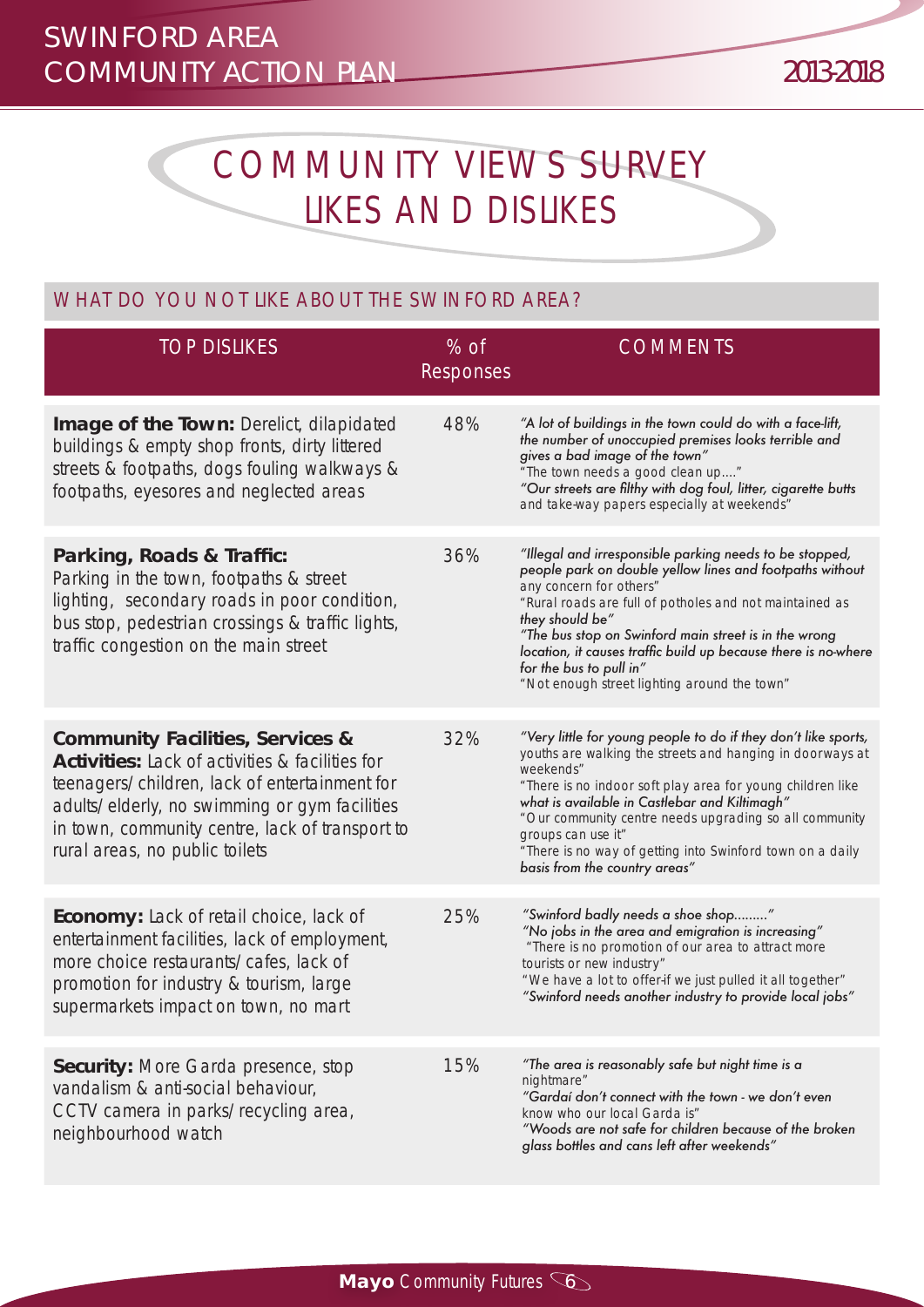# SWINFORD AREA - OUR VISION FOR THE FUTURE

This statement has been prepared to summarise the main views expressed by local people and organisations when they were asked what they hoped the Swinford area would be like in 10 years time.

#### Community Spirit

Swinford will be a vibrant, active, resilient community with a great community spirit and a pride of place in our area.

#### Town Enhancement

Swinford will be a clean, inviting town with attractive landscaping, flower baskets and seating areas along the main streets. The atmosphere will be that of a bustling town with every shop open for business and no dilapidated or derelict buildings.

#### Community Facilities and Services

Swinford will have a primary care centre providing for all medical needs locally. There will be a large range of facilities, services and activities for all age groups. There will be a well-equipped community centre with a large gym in the town and the Town Hall will provide a central venue for social activities. We will have attracted more volunteers and we will have good communication for local information.

#### Tourism

Swinford will become a place that people want to visit. The area will have an attractive tourism package highlighting its greatest assets. We will have developed fishing and angling to attract more international and national fishermen to come and stay in the area. All signage will be greatly improved.

#### Outdoor Amenities

Swinford will develop its walking and cycling routes incorporating the Ox Mountains and River Moy. The Old Railway line will be turned into a cycle path similar to The Greenway in Mulranny. The stream that rings the town will be exposed and cleaned up providing an attractive area to sit and relax.

#### **Economy**

Swinford will have a vibrant weekly market supported by local shoppers and visitors. There will be crafts shops and locally produced products on sale in the town creating a niche market for locally sourced goods. The town will capitalize on its proximity to Knock Airport by attracting passengers passing to stopover, eat and shop. There will be more home-based industries providing employment opportunities. Local businesses will be working closely together. The contract of the contract of the swinford Town

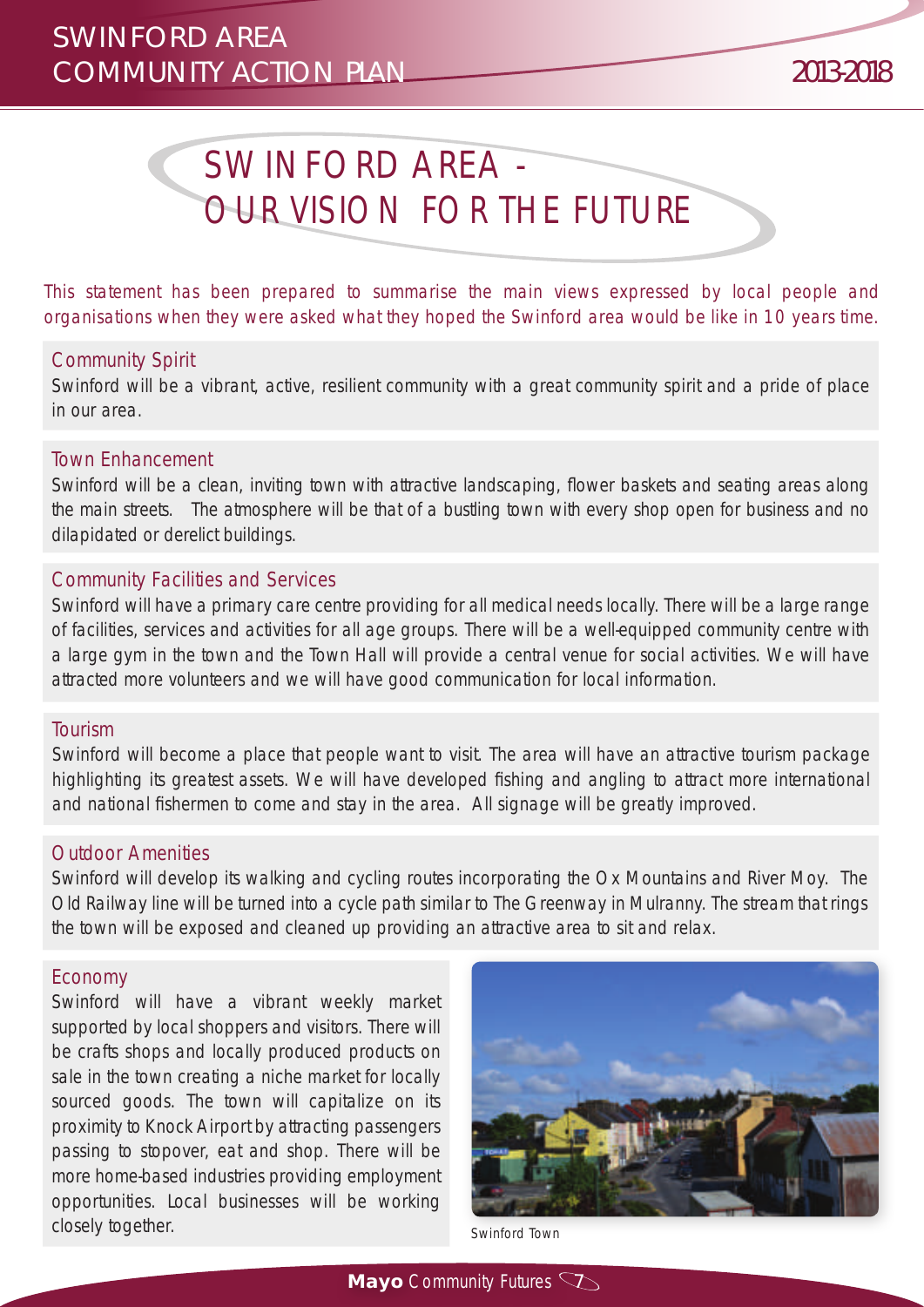# MAIN STRATEGIES AND PRIORITIES

These are the main strategies and priorities we, the community, will try to progress over the next few years in partnership with public agencies and other supporters.

#### DEVELOP COMMUNITY FACILITIES AND ACTIVITIES

The lack of a fit for purpose central community centre, with wheelchair access, in Swinford town was strongly highlighted in the research. This is seen as essential to accommodate the variety of community groups and clubs, to attract more volunteers and to support volunteering. More activities in general throughout the whole area were requested and in particular activities and events for young people and children. Co-operation and networking between the existing clubs and the integration of all sectors into the community were also identified. The community would also like to have access to local swimming and gym facilities.

#### **Main Priorities**

- 1 Provide a central community venue in the town
- 2 More facilities & activities
- 3 Public swimming pool and gym facilities in the town

#### OUTDOOR AMENITIES

The Swinford Amenity Park has the potential to be a hub of outdoor physical activity and fitness. However, there is a problem with access to the Park and concerns have been raised about governance and the lack of development. Some suggestions are for a climbing wall, outdoor gym and running track and to make it accessible to all within the community. Loop walks, walks along the river and cycle paths were also identified. The tennis courts are seen as a community asset but they need to be upgraded.

#### **Main Priorities**

- 1 The Amenity Park
- 2 Develop walkways and cycle paths
- 3 Upgrade tennis courts

#### IMPROVED ECONOMY



*"We have a lot to offer - if we just pulled it all together"* The Swinford area recognises its potential and would like to see all the local stakeholders coming together to devise a coherent strategy and innovative ideas to help improve the local economy and promote what is there already. There is a strong desire that all businesses, community leaders, service providers and agencies co-operate and support each other in these very challenging times.

#### **Main Priorities**

- 1 Promote Swinford area for new industry and tourism
- 2 Cinema
- 3 More choice of restaurants including late night bar
- 4 Strong network of local businesses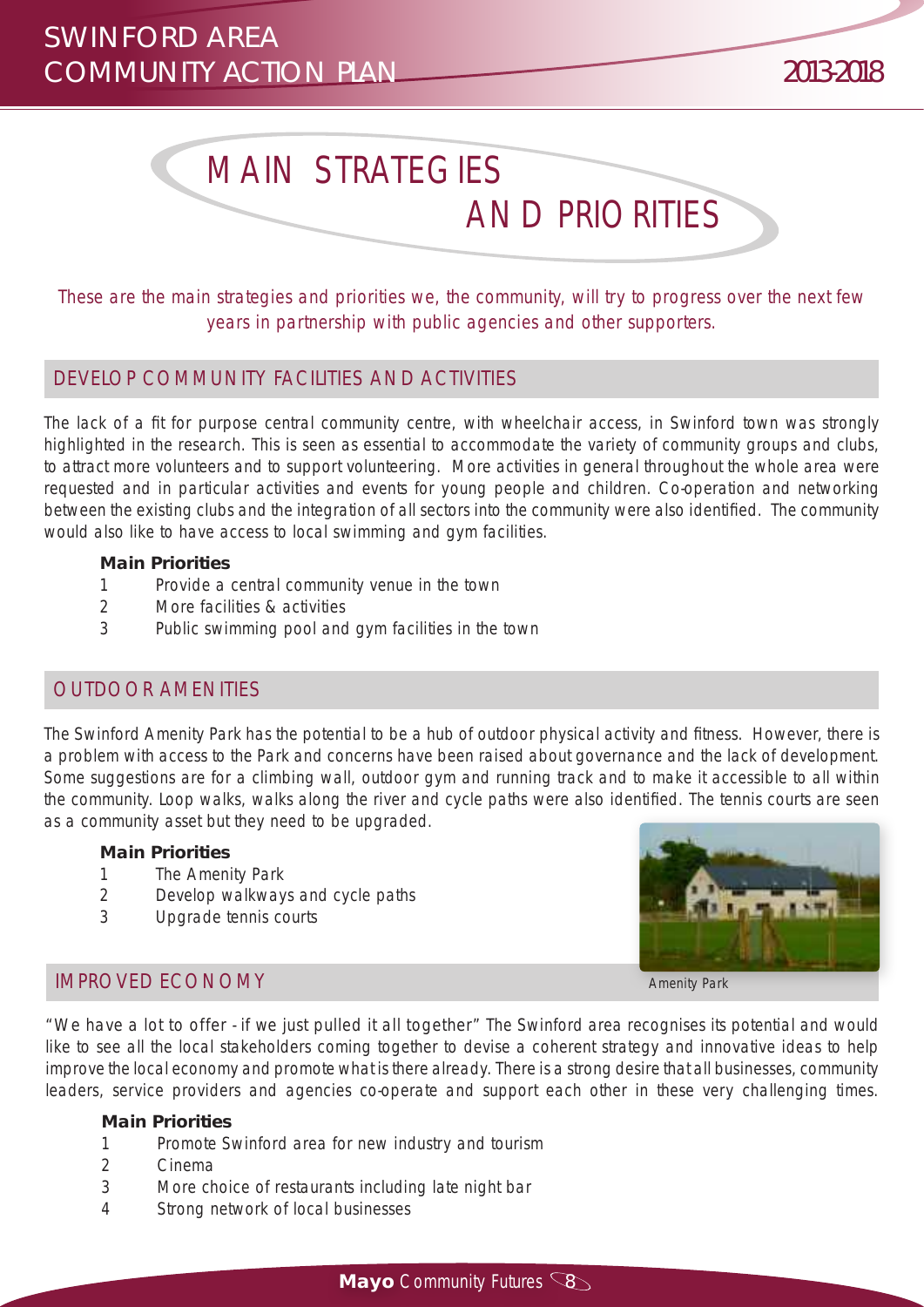#### IMAGE OF THE TOWN

The Swinford area is steeped in history and the ambience of town reflects its past. The image of the town and in particular the derelict and neglected state of so many buildings adds to an unfair image of dilapidation and lack of pride of place. Litter and dog fouling on the streets are seen as priority issues to be addressed. Other suggestions are for more planting, street benches and a picnic area is the parks. There is a need for more people to get involved to support the work of the Tidy Towns committee.

#### **Main Priorities**

- 1 Address the derelict and dilapidated buildings
- 2 Clean-up & paint the town
- 3 Support Tidy Towns

#### COMMUNITY SECURITY

Concern was expressed at the level of anti social behaviour and petty vandalism of recent times. The community recognises that a multi-approach is required and it has expressed the need to provide more community activities to help counteract this activity. It also wants to see a greater presence of Community Gardaí on the streets and in the area. Neighbourhood Watch, CCTV and Community Alert were also put forward as part of the solution.

#### **Main Priorities**

- 1 More community Garda presence
- 2 CCTV in recycling areas and parks
- 3 Neighbourhood watch/Community Alert







Famine Memorial



Famine Buriel Grave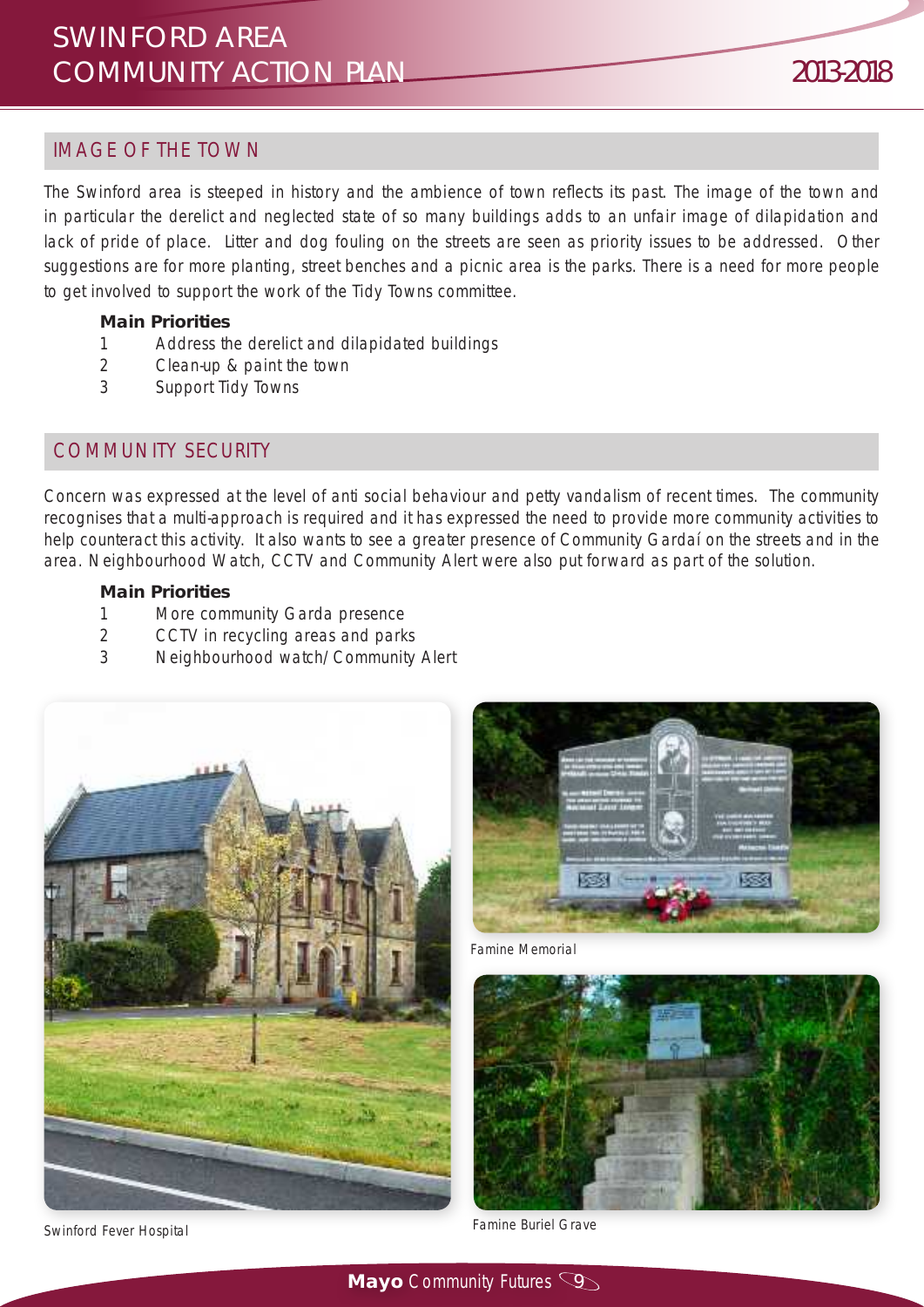

#### Some of the steps to be taken over the next five years

We describe here some of the next steps that are needed to develop the main priorities under each theme



### Mayo County Council, Mayo Sports Partnership, Mayo North LEADER Partnership Co., relevant national organisations





Ballyglass College House MCC Cloongullane Bridge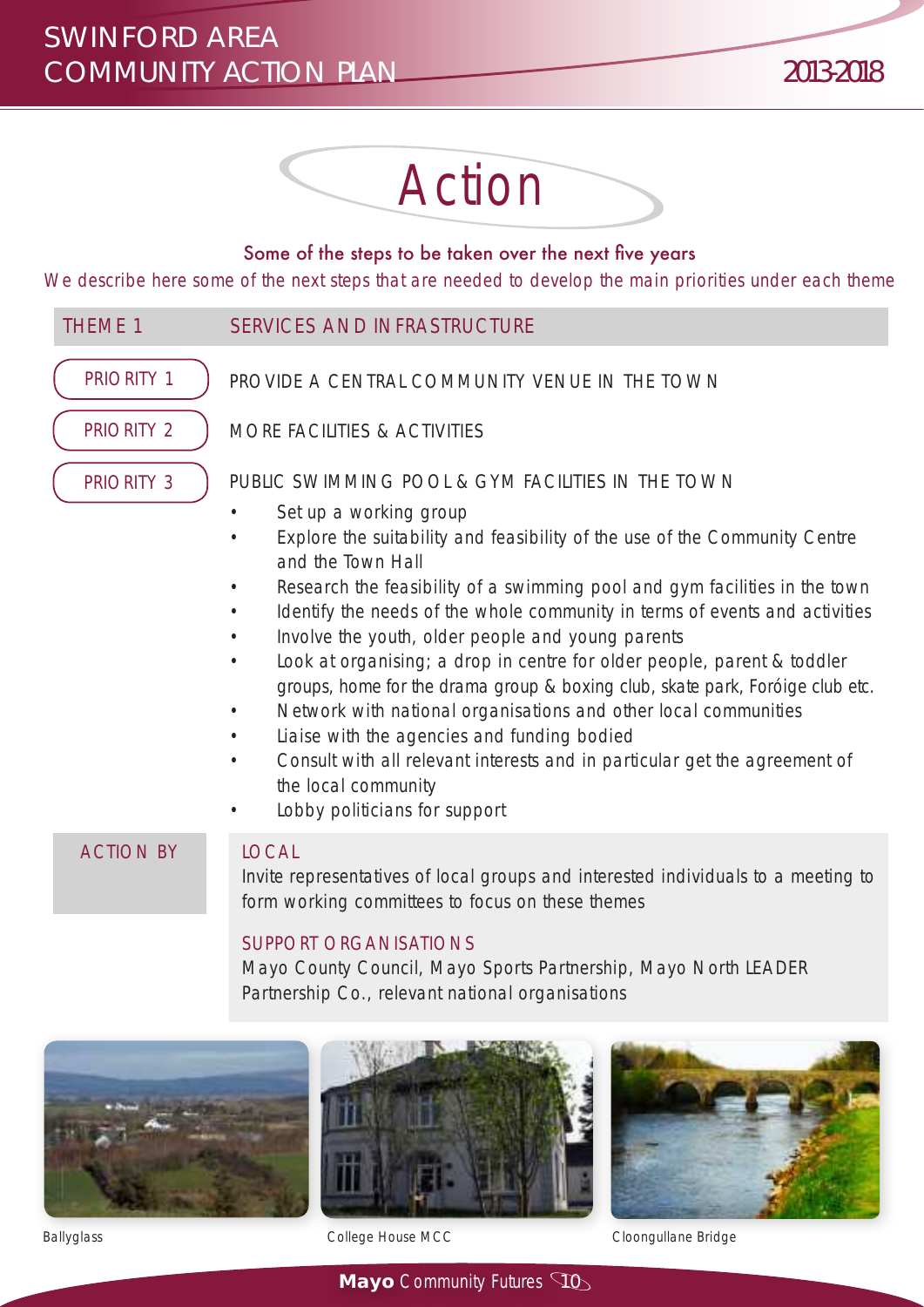THEME 2 **OUTDOOR AMENITIES** DEVELOP THE AMENITY PARK • Address the issue of access to the park by the local community • Bring all interested parties together to look at good governance and representation • Revisit and update the existing plans for the Amenity Park • Agree a plan of action • Research funding options PRIORITY 1 DEVELOP WALKWAYS AND CYCLE PATHS • Identify and map suitable locations • Meet with the MCC Walking Development Officer and Mayo North East LEADER Partnership Co RSS Co-ordinator • Organise recreational walking and cycling events • Promote and market REFURBISH THE TENNIS COURTS Identify the repairs required Source materials and do a costing of the project Seek funding and support PRIORITY 2 PRIORITY 3 LOCAL All local sports and development groups SUPPORT ORGANISATIONS Mayo North East LEADER Partnership Co, Sports Council, Mayo Sports Partnership, MCC Walking Development Officer ACTION BY





Meelick Round Tower Swinford Library and Cultural Centre

**Mayo** Community Futures  $\mathbb{Q}$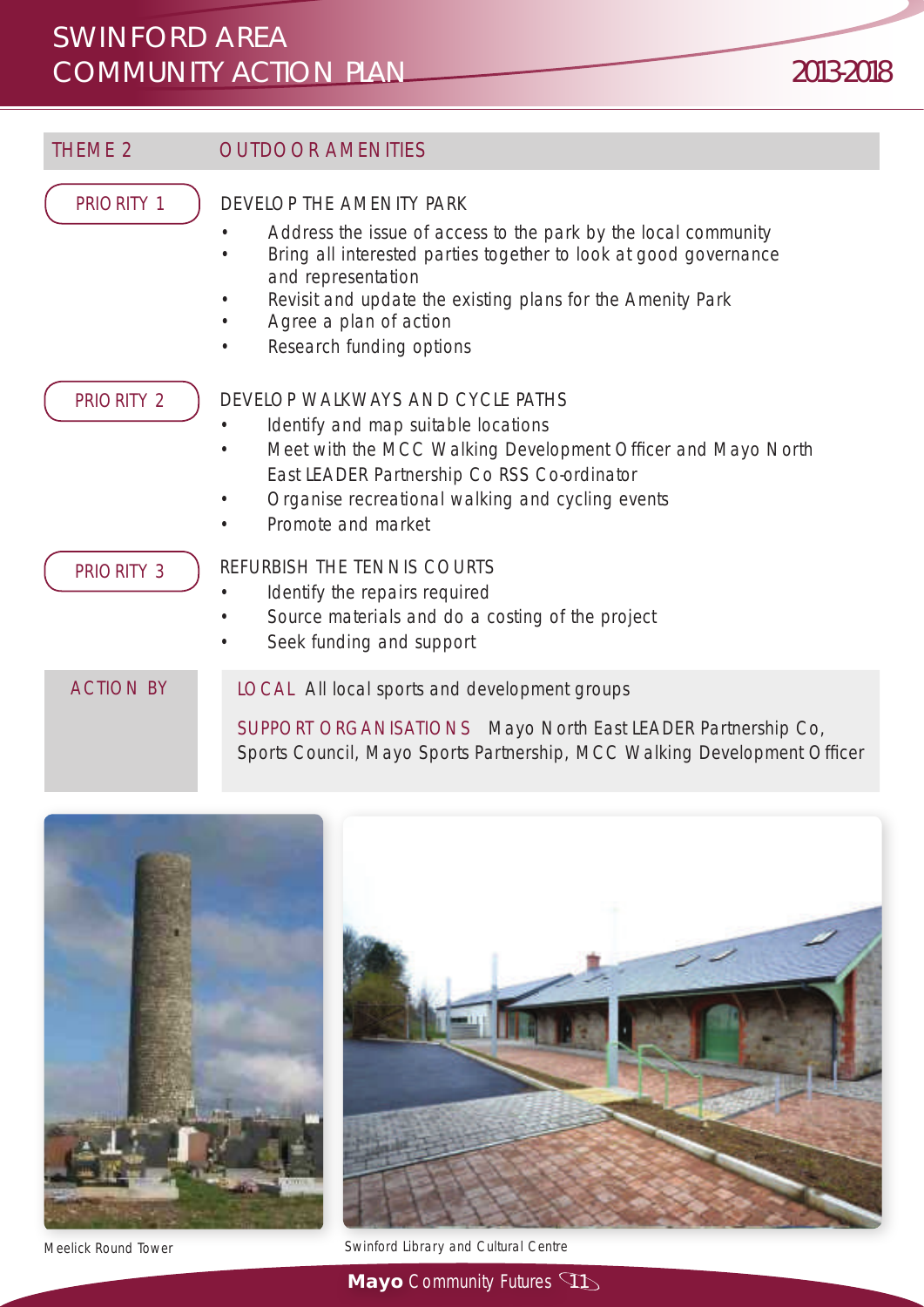#### THEME 3 **IMPROVED ECONOMY**

**PRIORITIES** 

PROMOTE SWINFORD AREA FOR NEW INDUSTRY AND TOURISM CINEMA

RESTAURANT / LATE BAR / NIGHT CLUB

STRONG NETWORK OF LOCAL BUSINESS

- Convene a meeting of all the businesses in the Swinford Area
- Set up a new Chamber of Commerce
- Do an audit of the area to include vacant commercial premises and sites
- Research how others have addressed this issue
- Explore how empty buildings may be utilised
- Liaise with Enterprise Ireland, Fáilte Ireland etc
- Do a strategy for the economic development of the area
- Encourage and support existing businesses
- Identify training needs and address
- Look at the possibility of late evening dining and night entertainment, especially at the weekends
- Look at the feasibility of a mobile cinema
- Consult with young people
- Feed back to the community and get their support
- Lobby politicians for support

LOCAL Chamber of Commerce and Local Businesses SUPPORT ORGANISATIONS Mayo County Council, Enterprise Ireland, Fáilte Ireland and Mayo County Enterprise Board ACTION BY





**Mayo** Community Futures 42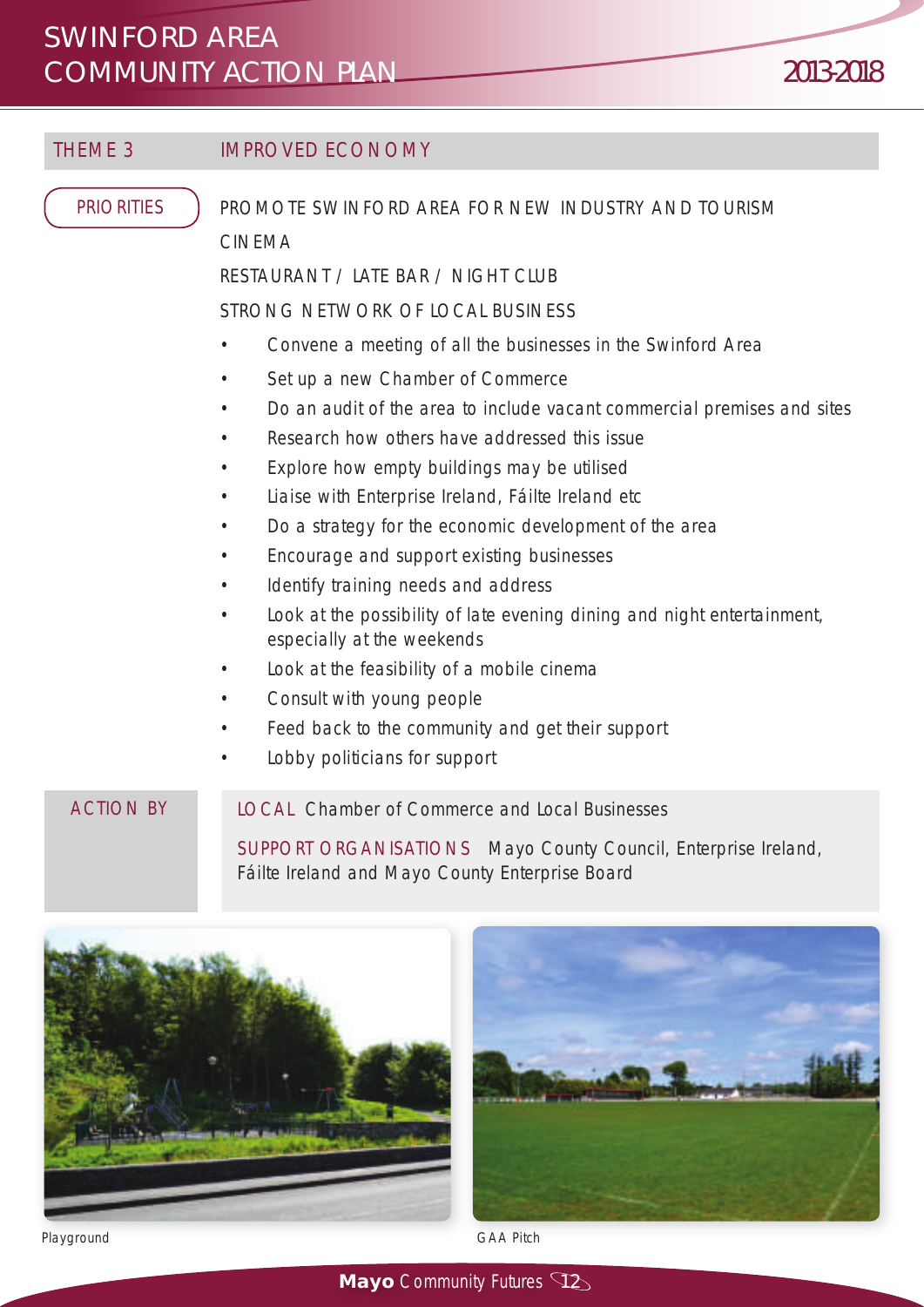| <b>THEME 4</b>    | <b>IMAGE OF THE TOWN</b>                                                                                                                                                                                                                                                              |
|-------------------|---------------------------------------------------------------------------------------------------------------------------------------------------------------------------------------------------------------------------------------------------------------------------------------|
| <b>PRIORITY 1</b> | DEAL WITH DERELICT AND DILAPIDATED BUILDINGS<br>List and map all the derelict and dilapidated buildings<br>Investigate option for their use<br>Consult with the owners to see what plans they have for the buildings<br>Meet with Mayo County Council                                 |
| PRIORITY 2        | CLEAN-UP AND PAINT THE TOWN<br>Organise a general clean up of the area<br>Encourage owners to paint their premises<br>Explore a painting scheme<br>Initiate an anti-litter awareness campaign to include schools                                                                      |
| <b>PRIORITY 3</b> | <b>SUPPORT TIDY TOWNS</b><br>Support Tidy Towns initiatives and the good work already being done<br>in all the areas<br>Encourage more people to get involved<br>Network with other communities to share ideas and learn from<br>their experiences<br>Devise a 3 year Tidy Towns plan |
| <b>ACTION BY</b>  | LOCAL Tidy Towns, home owners, businesses, youth and local schools<br>SUPPORT ORGANISATIONS Mayo County Council, Dept of the                                                                                                                                                          |



Swinford Golf Club

**Mayo** Community Futures 43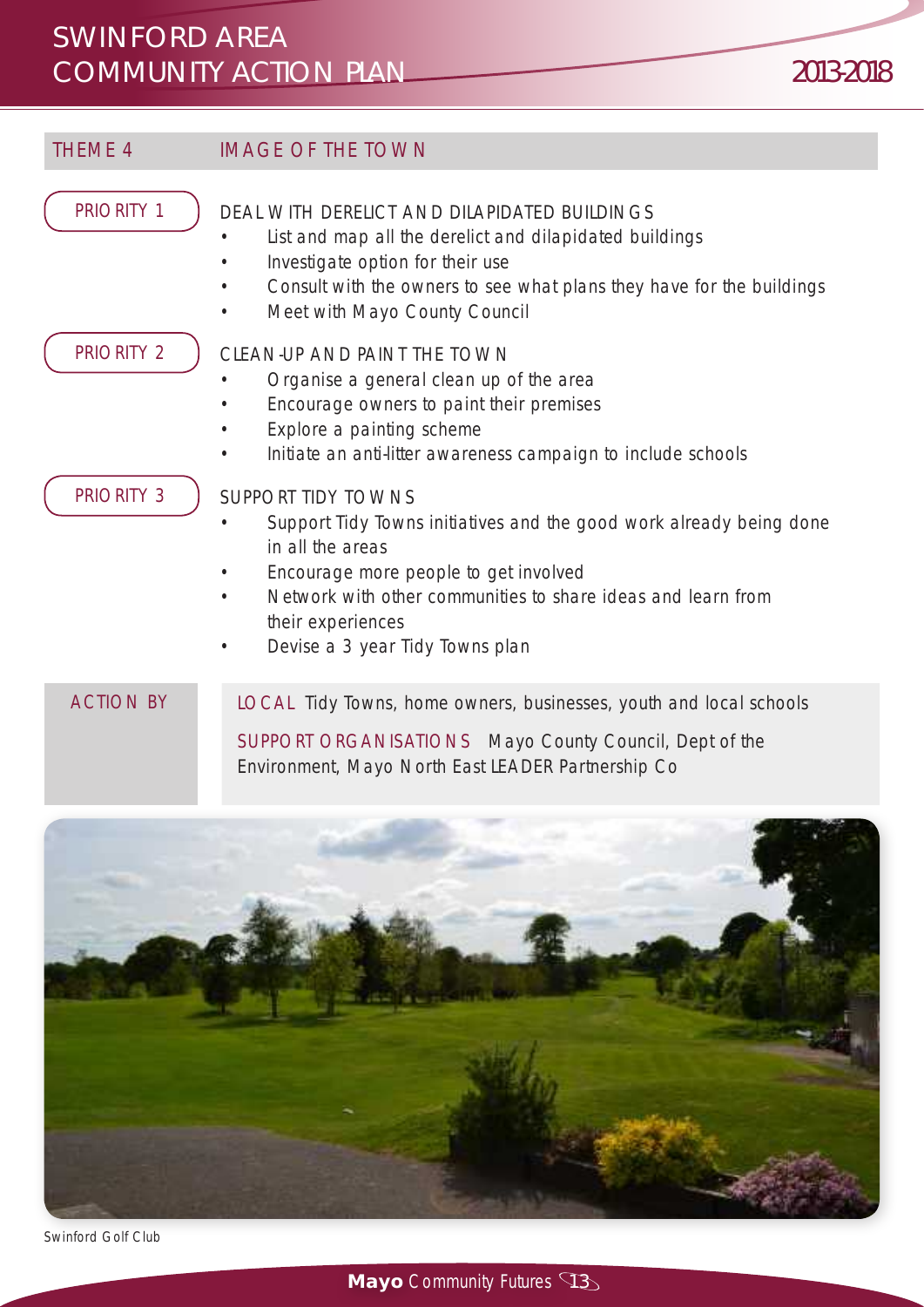THEME 5 COMMUNITY SECURITY MORE COMMUNITY GARDA PRESENCE CCTV IN RECYCLING AREAS AND PARKS NEIGHBOURHOOD WATCH/COMMUNITY ALERT Set up a small working group Research what the issues are i.e. problem areas • Meet with and work closely with the Gardaí • Look at the feasibility of extending CCTV including mobile CCTV in recycling area etc • Initiate an awareness campaign, security precautions etc in partnership with the local Gardaí • Link in with the national bodies of Community Alert/Neighbourhood Watch • Organise a series of meetings throughout the area PRIORITY 1 PRIORITY 2 PRIORITY 3 **LOCAL** A working group of local people and active retirement groups ACTION BY



Mayo County Council, Gardaí, Community Alert/Neighbourhood Watch



Killasser Parish Entrance Stone Midfield Villages

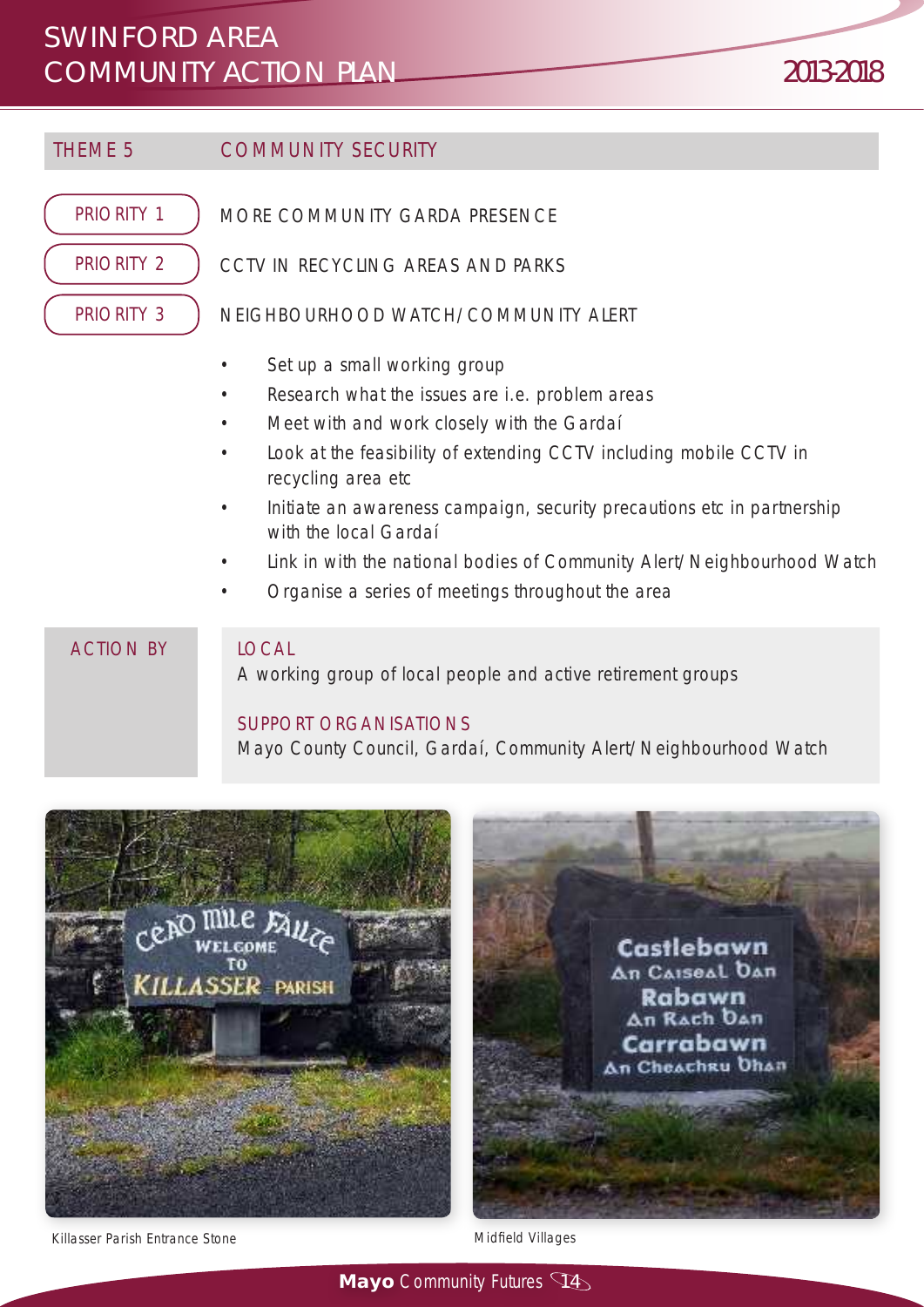

The plan gives the community of the Swinford area and its organisations a guide on what actions to work on over the next five years.

#### **ACTION GROUPS**

There are a number of voluntary groups active in our area and we are anxious not to duplicate or overlap the good work that they do at present. We will explore how the priorities for actions identified in this plan can form part of their work. The Community Futures process has identified a need to form some new working committees to deliver the wishes of the community, for example:

#### **FOR GENERAL INFORMATION CONTACT:**

Cathal Kelly, Swinford: 087 641 2785 Michael Howley, Killasser: 087 914 4910



#### **UMBRELLA ORGANISATION**

Homes for the Older People

The Swinford Area Community Futures Steering Group intends to stay together to oversee the delivery of the Action Plan. We are keen to work in a coordinated, inclusive way with an open door policy where everyone is welcome as we explore how best the Swinford area can organise itself to help deliver the actions identified in the plan.

We are keen to explore all options as we turn our attention from planning to making things happen!

#### **Reviewing the Action Plan**

*We will from time to time look at how we are all doing at implementing this plan. A year from the launch of this plan we will convene a REVIEW meeting to take stock of what has been achieved and agree an update of the action for the next year.* 



Moy at Cloonimney